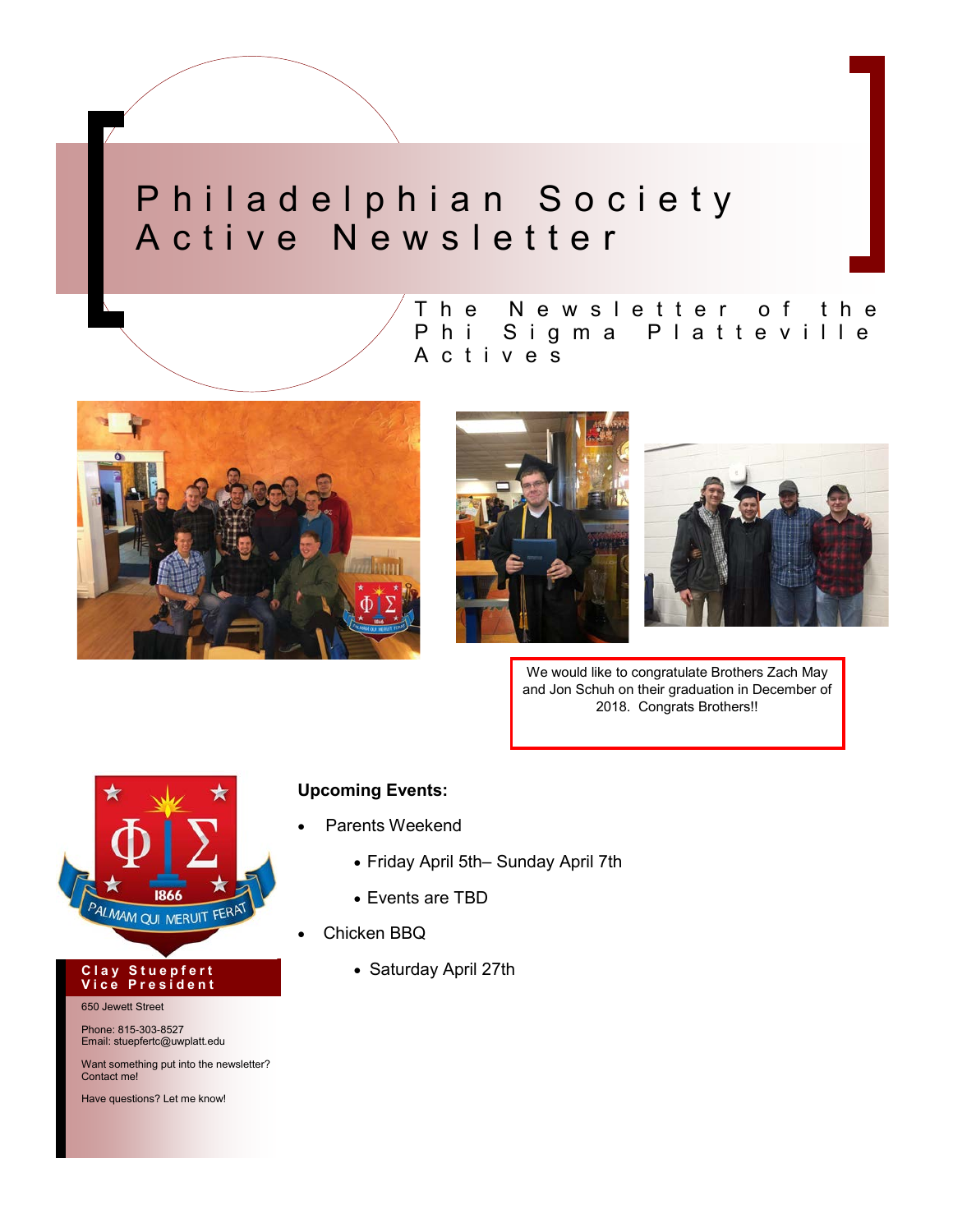# Meet Our Actives

### **President**

part of who we are.

**Name**: Hunter Durian **Birthday**: December 3rd, 1997 **City**: Athelstane, WI **Year in School**: Junior **Major**: Electrical Engineering **Pledge Class**: Delta Delta, Spring '17 **Pledge Father**: Paul Rod **Nickname**: Honest Abe **Why I pledged**: To join a brotherhood and do community work. **What do I see in Phi Sigma's Future**: I want the fraternity to grow in numbers. I want the fraternity to do a little more community work than just tutoring at the middle school. Also, I want the fraternity to have more social events.

**Vice President Name**: Clay Stuepfert **Birthday**: October 30th, 1997 **City**: La Moille, IL **Year in School**: Junior **Major**: Mechanical Engineering **Pledge Class**: Delta Gamma, Fall '16 **Pledge Father**: Paul Rod **Nickname**: Potter **Why I pledged**: Brotherhood and academic reasons **What do I see in Phi Sigma's Future**: I would like to see us develop more with in the community and grow to be more recognized and engaged within the campus community. I would like to see us become a place where good character strives above all else and community service is a key

see more group activities involving the brothers.

**Treasurer Name**: Charlie Peterson **Birthday**: November 11th, 1997 **City**: Sharon, WI **Year in School**: Junior **Major**: Soil and Crop Science **Minor**: Biotechnology **Pledge Class**: Delta Delta, Spring '17 **Pledge Father**: Clay Stuepfurt **Nickname**: Wonka **Why I pledged**: Made good friends with a majority of the fraternity **What do I see in Phi Sigma's Future**: I would like to see a growth in the size of our fraternity, but without bad characters. Many kids are now just looking for someplace they can party all the time, and even though

we know how to have fun, it shouldn't be what the fraternity exists for. That being said, I would also like to





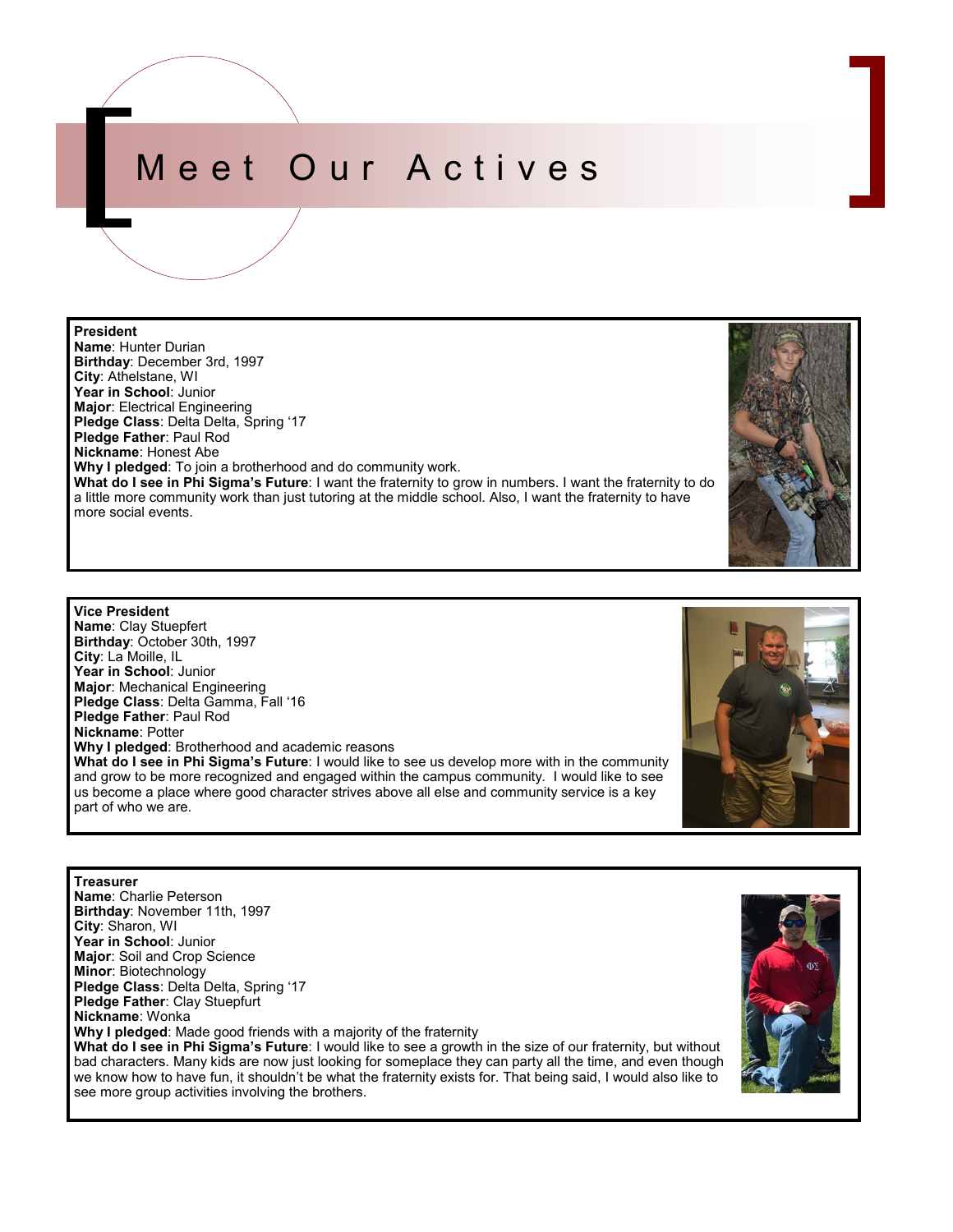### **Secretary**

**Name**: Mitchell Wojciehowski **Birthday**: September 4th, 1995 **City**: Marinette, WI **Year in School**: Senior **Major**: Electrical Engineering **Pledge Class**: Delta Gamma, Fall '16 **Pledge Father**: Zach May **Nickname**: Ebowla **Why I pledged**: Was friends with Paul and I wanted to be involved in something. **What do I see in Phi Sigma's Future**: I want to see a larger roster of members, and I want to see us partake in more community service.

**Name**: Greg Kovarik **Birthday**: August 15th, 1998 **City**: Walworth, WI **Year in School**: Junior **Major**: Computer Science (with an emphasis in Computer Technology) **Minor**: Business Administration **Pledge Class**: Delta Delta, Spring '17 **Pledge Father**: Jon Schuh **Nickname**: Double Dong **Why I pledged**: I wanted to become more involved on campus and didn't want to sit around my dorm all day. I got to know the Phi Sigs, and decided that I wanted to become one myself. **What do I see in Phi Sigma's Future**: I want Phi Sigma to be recognized campus wide, I wand people to know who we are and what we are about. I also want to grow our numbers, and spread our name on campus and in the community.





**Name**: Daniel Fischer **Birthday**: June 10th, 1998 **City**: Westmont, IL **Year in School**: Junior **Major**: Environmental Engineer and Conservation **Minor**: SRES **Pledge Class**: Delta Delta, Spring '17 **Pledge Father**: Kevin Grant **Nickname**: Sandman **Why I pledged**: Felt value in finding the leadership opportunities the fraternity showed, as well as improving my own social and academic experience. **What do I see in Phi Sigma's Future**: I want new pledges to see the value of leadership that this fraternity has shown me. I would also like to see more alumni activities to help current pledges establish a plan and understanding of where they belong.



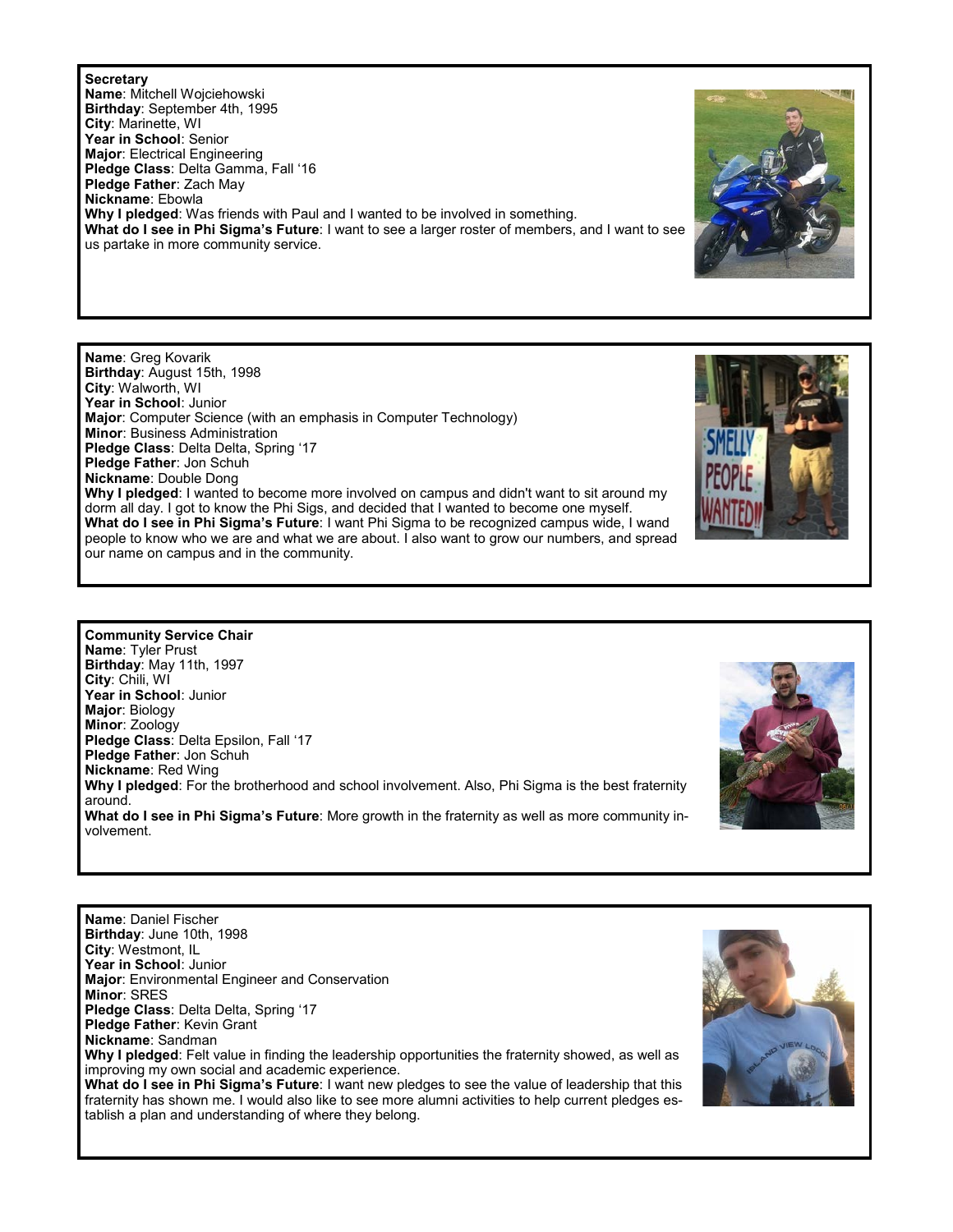**Inductor Name**: Ryan Rod **Birthday**: July 8th, 1997 **City**: Ashton, IL **Year in School**: Junior **Major**: Mechanical Engineering **Pledge Class**: Delta Zeta, Fall '18 **Pledge Father**: Clay Stuepfert **Nickname**: Richard Rod **Why I pledged**: To be apart of something **What do I see in Phi Sigma's Future**: I hope to see what every brother wants to see, growth.

**Name**: Jon Rebhorn **Birthday**: April 23rd, 1998 **City**: Lake Geneva, WI **Year in School**: Junior **Major**: Criminal Justice **Minor**: Social Sciences **Pledge Class**: Delta Zeta, Fall '18 **Pledge Father**: Mitchell Wojciehowski **Nickname**: Kelso **Why I pledged**: I got peer pressured/everyone I lived with was a Phi Sig **What do I see in Phi Sigma's Future**: To see our organization grow and gain more brothers that help spread a positive message for the university.

**Academic Chair**

**Webmaster Name**: Matthew Giannola **Birthday**: Febuary 15th, 2000 **City**: Kenosha, WI **Year in School**: Freshman **Major**: Software Engineering **Pledge Class**: Delta Zeta, Fall '18 **Pledge Father**: Greg Kovarik **Nickname**: Wild Bill **Why I pledged**: To Meet New People on Campus **What do I see in Phi Sigma's Future**: I want to see us be more respected across campus being one of the few local fraternities, grow with more members and someday own a house



**Social Chair Name**: Adam Mairs **Birthday**: April 1st, 1998 **City**: Ashton, IL **Year in School**: Junior **Major**: Soil and Crop Science **Emphasis**: Plant Breeding **Pledge Class**: Delta Zeta, Fall '18 **Pledge Father**: Charles Peterson **Nickname**: Flobo **Why I pledged**: I pledged because it seemed like a good, fun group of guys to be associated with that would help me to become more involved. **What do I see in Phi Sigma's Future**: In Phi Sig's future I would like to see our membership grow and for us to have fun and interact with other groups more.